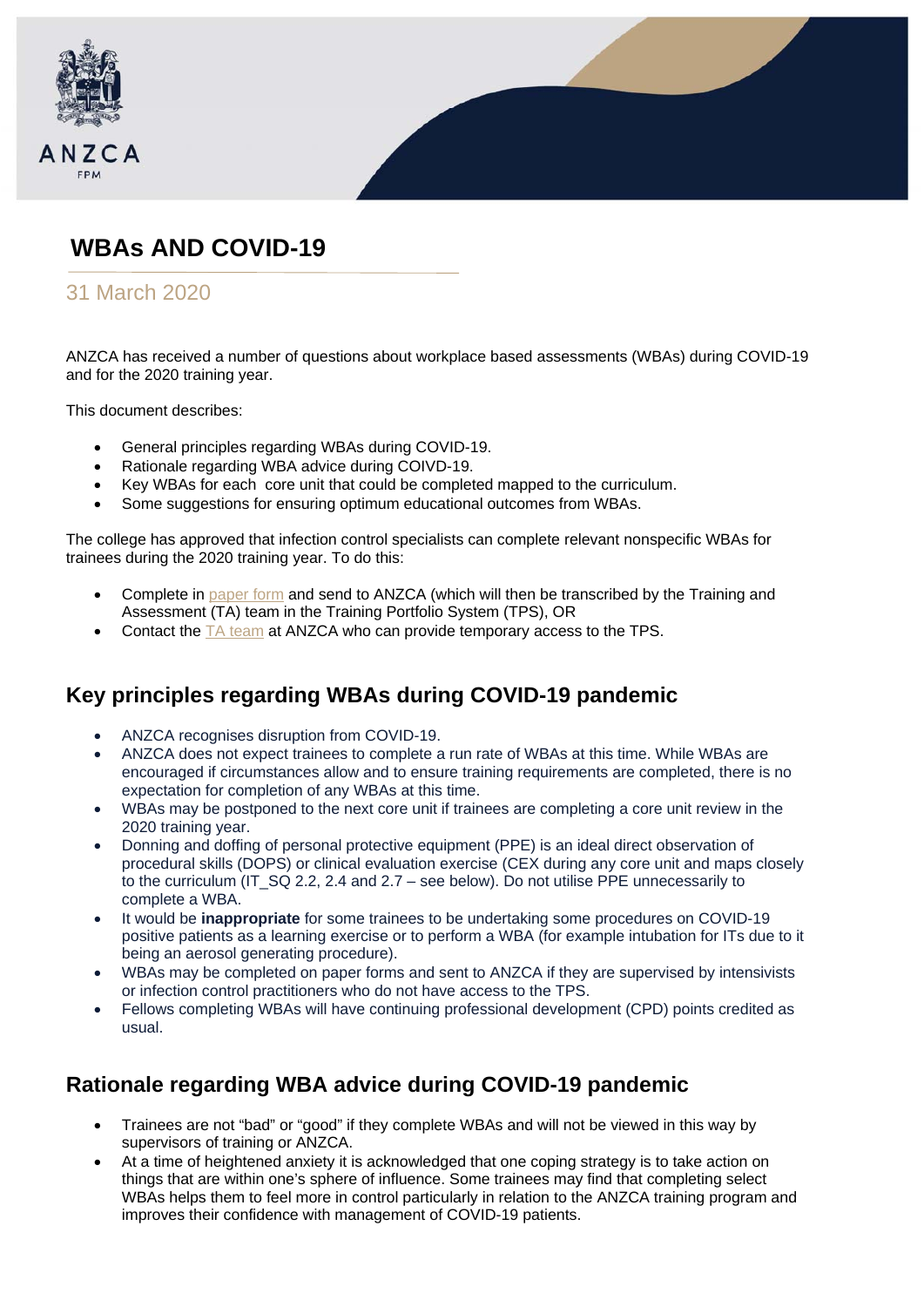

- There are extremely useful learning opportunities presented by the COVID-19 crisis, both during simulation exercises and in clinical practice.
- WBAs provide a formal framework to get the most out of this learning as they mandate that both the learner and assessor reflect on the procedure using a structured approach. Self/team reflection is a critical skill to use during this crisis since procedures such as donning and doffing of PPE and the sequence of intubation and extubation are very complicated and novel to many anaesthetists.
- There are opportunities for usual WBAs because patients will still require urgent surgery for non-COVID related illnesses. Pain rounds and perioperative clinics may still occur. There are also opportunities for WBAs in regional and local anaesthesia as anaesthetists may favour these techniques in preference to aerosol generating procedures.

#### **Key WBAs required for each core unit, mapped to the curriculum and appropriate during COVID-19 pandemic**

#### Introductory training

| <b>Clinical fundamental</b> | <b>Focus of assessment</b>          | <b>Assessment</b> | <b>Numbe</b> |
|-----------------------------|-------------------------------------|-------------------|--------------|
| Airway management           | Airway intubation, RSI, extubation. |                   |              |

| <b>Code</b>      | <b>Learning outcome</b>                                                               |
|------------------|---------------------------------------------------------------------------------------|
| <b>IT AM 2.6</b> | Perform endotracheal intubation, minimising the risk of dental damage and including   |
|                  | correct use of the laryngoscope.                                                      |
| ITAM2.8          | Demonstrate use of a bougie or stylet to assist in endotracheal intubation.           |
| IT AM 2.10       | Perform rapid sequence induction, including preoxygenation and directing appropriate  |
|                  | cricoid pressure.                                                                     |
| $IT_AM 2.12$     | Demonstrate confirmation of endotracheal intubation including the use of capnography. |
| IT AM 2.14       | Demonstrate safe extubation of a patient.                                             |

It is suggested that this DOPS is performed either on a patient without COVID-19 undergoing urgent surgery OR is completed during a simulation exercise for COVID-19. The latter option is ideal since the sequencing during intubation and extubation is quite different for COVID-19 positive patients.

While there is adequate workforce, most institutions are recommending that anaesthetic led intubation teams have two anaesthetists and that the most skilled proceduralist (often a specialist anaesthetist) performs the intubation. It would be inappropriate for ITs to be intubating COVID-19 positive patients or patients at high risk of COVID-19 as a learning exercise or to perform a DOPS. Intubation is an aerosol generating procedure that significantly increases the risks of transmitting COVID-19 to healthcare staff.

| <b>Clinical fundamental</b> | <b>Focus of assessment</b>                       | <b>Assessment Number</b> |  |
|-----------------------------|--------------------------------------------------|--------------------------|--|
| Any clinical                | Not specified – may select low-risk cases of low | <b>CEX</b>               |  |
| fundamental                 | complexity in their clinical practice.           |                          |  |

| <b>Code</b>      | <b>Learning Outcome</b>                                                                                     |
|------------------|-------------------------------------------------------------------------------------------------------------|
| <b>IT SQ 2.2</b> | Protect themselves other staff and patients from medical expert (ME) environmental                          |
|                  | hazards such as ionising radiation.                                                                         |
| <b>IT SQ 2.4</b> | Apply standard precautions including:                                                                       |
|                  | Hand washing before and after patient contact.                                                              |
|                  | Use of gloves and personal protective equipment when there is risk of exposure<br>٠<br>to body fluids.      |
|                  | Safe disposal of sharps and waste (refer to College professional document:<br>$\bullet$                     |
|                  | PS28 Guidelines on Infection Control in Anaesthesia).                                                       |
| <b>IT SQ 2.7</b> | Adhere to local infection control policies when treating patients ME colonised with<br>resistant organisms. |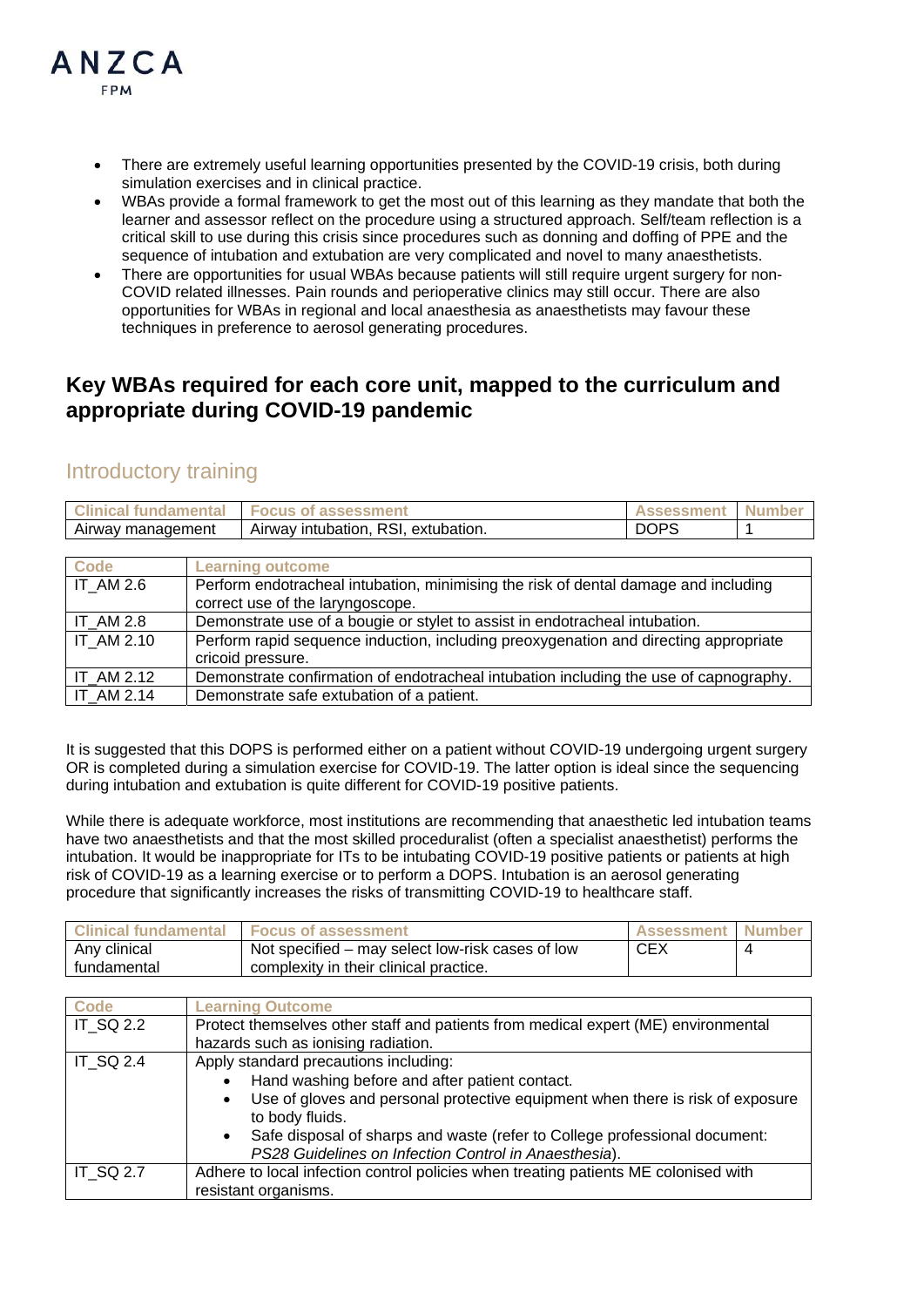

Donning and doffing of PPE either in simulation or in clinical practice would be an appropriate non-specified CEX or DOPS under supervision of an intensivist, anaesthetist or infection control practitioner.

#### Basic Training

| <b>Clinical fundamental</b>      | <b>Focus of assessment</b>              | <b>Assessment</b> | <b>Number</b> |
|----------------------------------|-----------------------------------------|-------------------|---------------|
| General anaesthesia and sedation | Central venous cannulation with the use | <b>DOPS</b>       |               |
|                                  | of ultrasound guidance.                 |                   |               |

| Code      | <b>Learning Outcome</b>                                                                              |
|-----------|------------------------------------------------------------------------------------------------------|
| BT GS 2.1 | Use ultrasound to facilitate central or peripheral intravenous ME cannulation.                       |
|           | BT_GS 2.2   Perform central venous cannulation (V) (Refer to endorsed guideline from ANZICS: Central |
|           | Line Insertion and Maintenance Guideline 2012).                                                      |

Unwell COVID-19 positive patients will require central venous cannulation either at the time of intubation or in ICU. This is an appropriate DOPS to complete in clinical practice with supervision from an intensivist or anaesthetist.

| <b>Clinical</b><br><b>I</b> fundamental | <b>of assessment</b><br>-ocus | <b>Assessment</b> | <b>Number</b> |
|-----------------------------------------|-------------------------------|-------------------|---------------|
| General anaesthesia and sedation        | Arterial cannulation.         | DOPS              |               |

| <b>Code</b> | <b>Learning Outcome</b>                                                                   |
|-------------|-------------------------------------------------------------------------------------------|
| BT GS 2.3   | Perform arterial cannulation.                                                             |
| l BT GS 2.4 | Set up a transducer system for invasive pressure monitoring and correct equipment related |
|             | problems (also refer to monitors and monitoring standards, which is covered in the Safety |
|             | and quality in anaesthetic practice clinical fundamental).                                |

Unwell COVID-19 positive patients will require arterial cannulation either at the time of intubation or in ICU. This is an appropriate DOPS to complete in clinical practice with supervision from an intensivist or anaesthetist.

| Clinical fundamental           | <b>Focus of assessment</b>                 | <b>Assessment</b> | <b>I Number</b> |
|--------------------------------|--------------------------------------------|-------------------|-----------------|
| Regional and local anaesthesia | Performance of a spinal block on a         | DOPS              |                 |
|                                | patient who is not anatomically difficult. |                   |                 |

| Code         | <b>Learning Outcome</b>                                                                |
|--------------|----------------------------------------------------------------------------------------|
| <b>BT RA</b> | Perform a spinal block on a patient who is not anatomically difficult according to the |
| -2.6         | principles for the safe conduct of major regional anaesthesia, as outlined in College  |
|              | professional document PS03 Guidelines for the Management of Major Regional Analgesia.  |

It is likely that care of patients requiring urgent surgery for non-COVID-19 related illnesses will involve regional anaesthesia including spinals where possible to minimise the use of aerosol generating procedures. This is an appropriate DOPS to complete in clinical practice with supervision from an anaesthetist.

| <b>Clinical fundamental</b>      | <b>Focus of assessment</b>        | <b>Assessment</b> | l Number |
|----------------------------------|-----------------------------------|-------------------|----------|
| Resuscitation, trauma and crisis | Discussion of their management of | M-CBD             |          |
| management                       | crises.                           |                   |          |

| Code             | <b>Learning Outcome</b>                                                                         |
|------------------|-------------------------------------------------------------------------------------------------|
| <b>BT RT 2.3</b> | Manage the following when occurring in association with anaesthesia or sedation:                |
|                  | dyspnoea, hypoxia, hypotension, high airway pressures.                                          |
| <b>BT RT 2.4</b> | Initiate the management of patients with the following life threatening conditions: respiratory |
|                  | arrest, shock, tension pneumothorax.                                                            |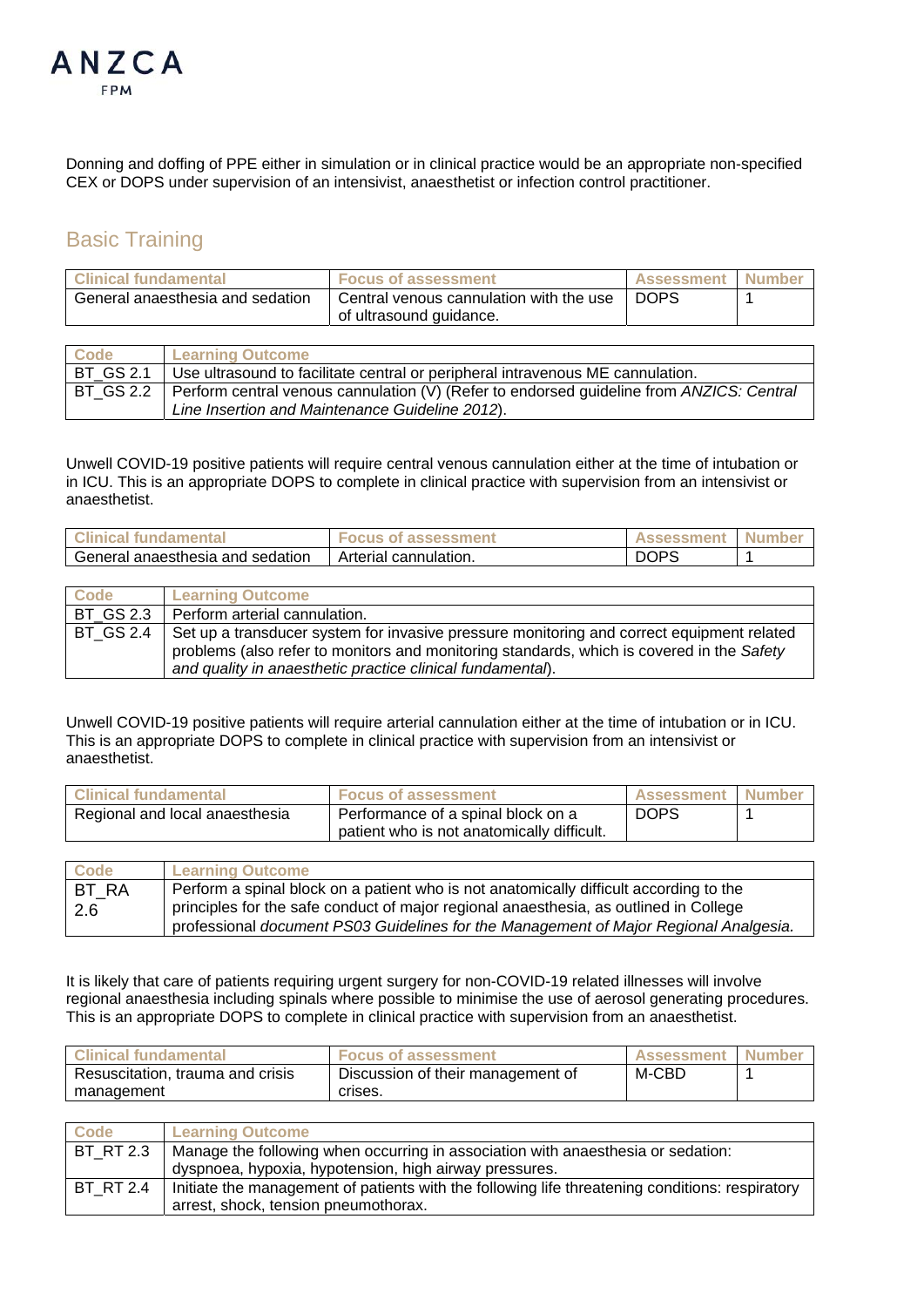

This CBD may be assessed by an anaesthetist or an intensivist.

| <b>Clinical fundamental</b> | <b>Focus of assessment</b>                 | <b>Assessment</b> | <b>Number</b> |
|-----------------------------|--------------------------------------------|-------------------|---------------|
| Any specialised study unit  | Select from any required M-DOPS            | M-DOPS            |               |
|                             | identified in the specialised study units. |                   |               |
| Any clinical fundamental or | Not specified - may select procedures      | DOPS              | 8             |
| specialised study unit      | encountered in their clinical practice.    |                   |               |
| Any specialised study unit  | Select from any required M-CEX             | M-CEX             |               |
|                             | identified in the specialised study units. |                   |               |
| Any clinical fundamental or | Not specified – may select cases of        | <b>CEX</b>        | 11            |
| specialised study unit      | moderate complexity encountered in         |                   |               |
|                             | their clinical practice.                   |                   |               |

| <b>Code</b> | <b>Learning Outcome</b>                                                                        |
|-------------|------------------------------------------------------------------------------------------------|
|             | BT_AM 2.2   Demonstrate the setting of appropriate ventilator parameters to deliver volume and |
|             | pressure-controlled ventilation and adjust according to the clinical situation.                |

Unwell COVID-19 positive patients will require careful management of ventilation as per ARDS principles. This is an appropriate DOPS to complete in clinical practice with supervision from an intensivist or anaesthetist.

| <b>Code</b> | <b>Learning Outcome</b>                                                                 |
|-------------|-----------------------------------------------------------------------------------------|
| BT AM 2.3   | Demonstrate the use of different laryngoscopes, such as video laryngoscopes, or blades, |
|             | such as Straight, Kessel, Polio, McCoy blades to visualise the larynx.                  |

It is suggested that this DOPS is performed either on a patient without COVID-19 undergoing urgent surgery OR is completed during a simulation exercise for COVID-19. The latter option is ideal since the sequencing during intubation and extubation is quite different for COVID-19 positive patients. Most institutions are recommending use of a video laryngoscope for intubation of COVID-19 positive patients if possible.

While there is adequate workforce, most institutions are recommending that anaesthetic led intubation teams have two anaesthetists and that the most skilled proceduralist (often a specialist anaesthetist) performs the intubation. It would be inappropriate for BTs to be intubating COVID-19 positive patients or patients at high risk of COVID-19 as a learning exercise or to perform a DOPS. Intubation is an aerosol generating procedure that significantly increases the risks of transmitting COVID-19 to healthcare staff.

| <b>Code</b>      | <b>Learning Outcome</b>                                                                                                                                                                                                                                                     |
|------------------|-----------------------------------------------------------------------------------------------------------------------------------------------------------------------------------------------------------------------------------------------------------------------------|
| <b>BT GS 2.6</b> | Perform conscious sedation in appropriately selected patients.                                                                                                                                                                                                              |
| <b>BT RA 2.1</b> | Adhere to the principles for the safe conduct of major regional anaesthesia as outlined in<br>College professional document PS03 Guidelines for the Management of Major Regional<br>Analgesia.                                                                              |
| <b>BT_RA 2.2</b> | Perform an appropriate preoperative patient assessment when a regional technique will be<br>used and select an appropriate technique taking into account patient needs and surgical<br>requirements.                                                                        |
| <b>BT_RA 2.3</b> | Perform regional blockade safely and gently.                                                                                                                                                                                                                                |
| <b>BT RA 2.4</b> | Assess adequacy of block for surgery and describe measures to manage an inadequate<br>block                                                                                                                                                                                 |
| <b>BT RA 2.5</b> | Perform an epidural block on a patient who is not anatomically difficult according to the<br>principles for the safe conduct of major regional anaesthesia, as outlined in College<br>professional document PS03 Guidelines for the Management of Major Regional Analgesia. |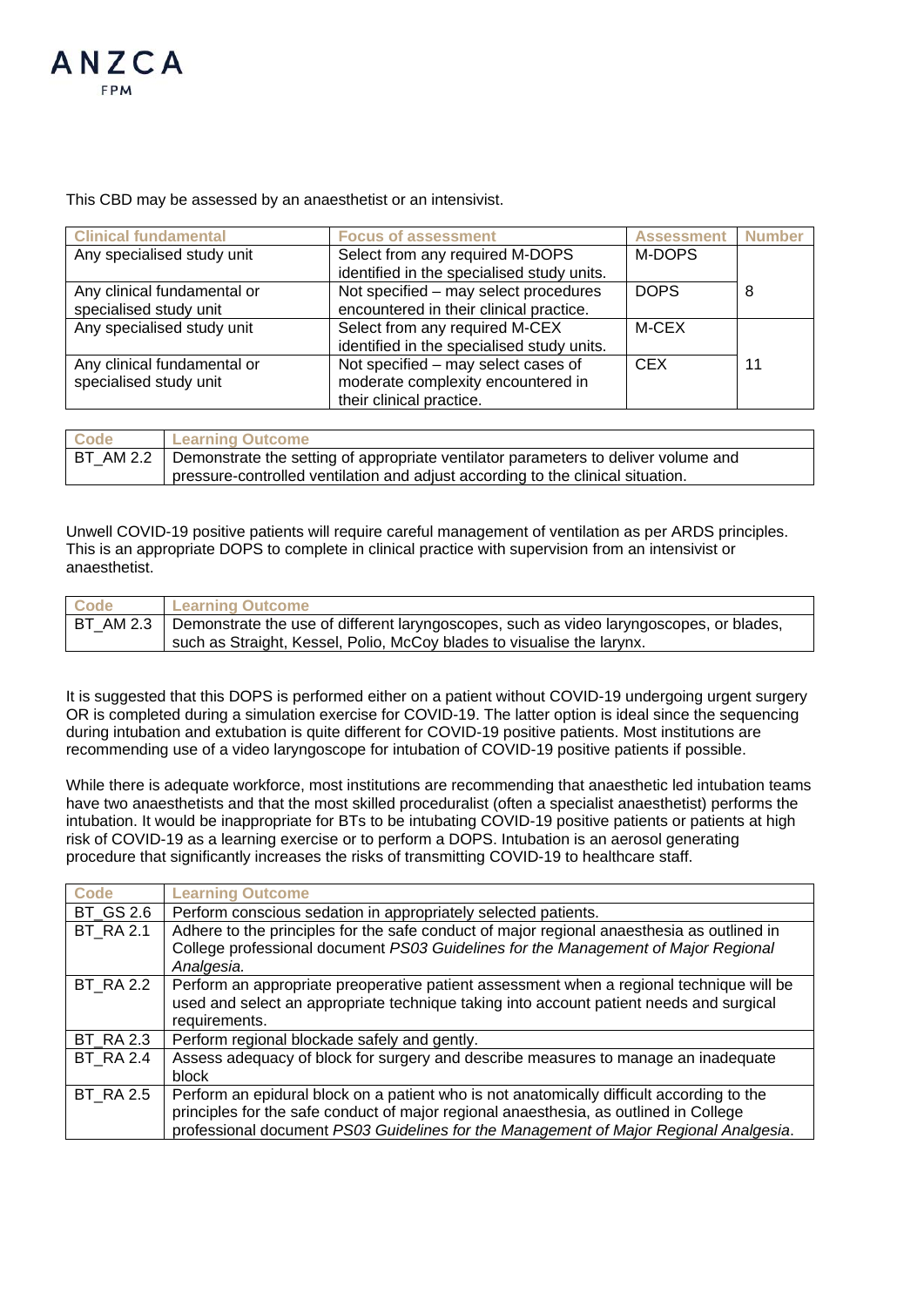

It is likely that care of patients requiring urgent surgery for non-COVID-19 related illnesses will involve regional analgesia and/or sedation where possible to minimise the use of aerosol generating procedures. All of these learning outcomes may be assessed as a non-specified DOPS by an anaesthetist.

| Code             | <b>Learning Outcome</b>                                                                                                                           |
|------------------|---------------------------------------------------------------------------------------------------------------------------------------------------|
| IT SQ 2.2        | Protect themselves other staff and patients from ME environmental hazards such as ionising                                                        |
|                  | radiation.                                                                                                                                        |
| IT SQ 2.4        | Apply standard precautions including:                                                                                                             |
|                  | Hand washing before and after patient contact.<br>$\bullet$                                                                                       |
|                  | Use of gloves and personal protective equipment when there is risk of exposure to<br>$\bullet$<br>body fluids.                                    |
|                  | Safe disposal of sharps and waste (refer to college professional document: PS28)<br>$\bullet$<br>Guidelines on Infection Control in Anaesthesia). |
| <b>IT SQ 2.7</b> | Adhere to local infection control policies when treating patients ME colonised with resistant<br>organisms.                                       |

There are no specific medical expert skills relating to PPE in BT. However, donning and doffing of PPE either in simulation or in clinical practice would be an appropriate non-specified CEX or DOPS under supervision of an intensivist, anaesthetist or infection control practitioner.

## Advanced Training

| <b>Clinical fundamental</b>       | <b>Focus of assessment</b>                                                                            | <b>Assessment</b> | <b>Number</b> |
|-----------------------------------|-------------------------------------------------------------------------------------------------------|-------------------|---------------|
| Regional and local                | Performance of an upper limb plexus block.                                                            | <b>DOPS</b>       |               |
| anaesthesia                       |                                                                                                       |                   |               |
| Regional and local<br>anaesthesia | Performance of a lower limb plexus block. May<br>include a block of the femoral, obturator or sciatic | <b>DOPS</b>       |               |
|                                   | nerve.                                                                                                |                   |               |

| <b>Code</b>            | <b>Learning Outcome</b>                                                                  |
|------------------------|------------------------------------------------------------------------------------------|
| $\overline{AT}$ RA 2.1 | When performing regional anaesthesia the trainee should comply with the                  |
|                        | recommendations contained in college professional document PS03: guidelines for the      |
|                        | management of major regional anaesthesia.                                                |
| AT RA 2.2              | Use ultrasound to image the anatomy and facilitate block performance.                    |
| AT RA 2.3              | Perform a plexus block on an upper limb.                                                 |
| AT RA 2.4              | Perform a plexus block on a lower limb.                                                  |
| AT RA                  | Perform central neuraxial blocks on anatomically difficult patients and in patients with |
| 2.10                   | significant co-morbidities.                                                              |

It is likely that care of patients requiring urgent surgery for non-COVID-19 related illnesses will involve regional anaesthesia where possible to minimise the use of aerosol generating procedures. These are appropriate DOPS to complete in clinical practice with supervision from an anaesthetist.

| <b>Clinical fundamental</b> | <b>Focus of assessment</b>                | <b>Assessment Number</b> |  |
|-----------------------------|-------------------------------------------|--------------------------|--|
| Resuscitation, trauma       | Discussion of their management of crises. | M-CBD                    |  |
| and crisis management       |                                           |                          |  |

| Code      | <b>Learning Outcome</b>                                                                      |
|-----------|----------------------------------------------------------------------------------------------|
| AT RT 2.1 | Manage the following life-threatening conditions particularly occurring in the perioperative |
|           | period: respiratory arrest, shock, tension pneumothorax.                                     |
| AT RT 2.4 | Diagnose and manage the following conditions when they occur in association with             |
|           | anaesthesia and sedation: Dyspnoea, hypoxia, hypotension, high airway pressures, tension     |
|           | pneumothorax.                                                                                |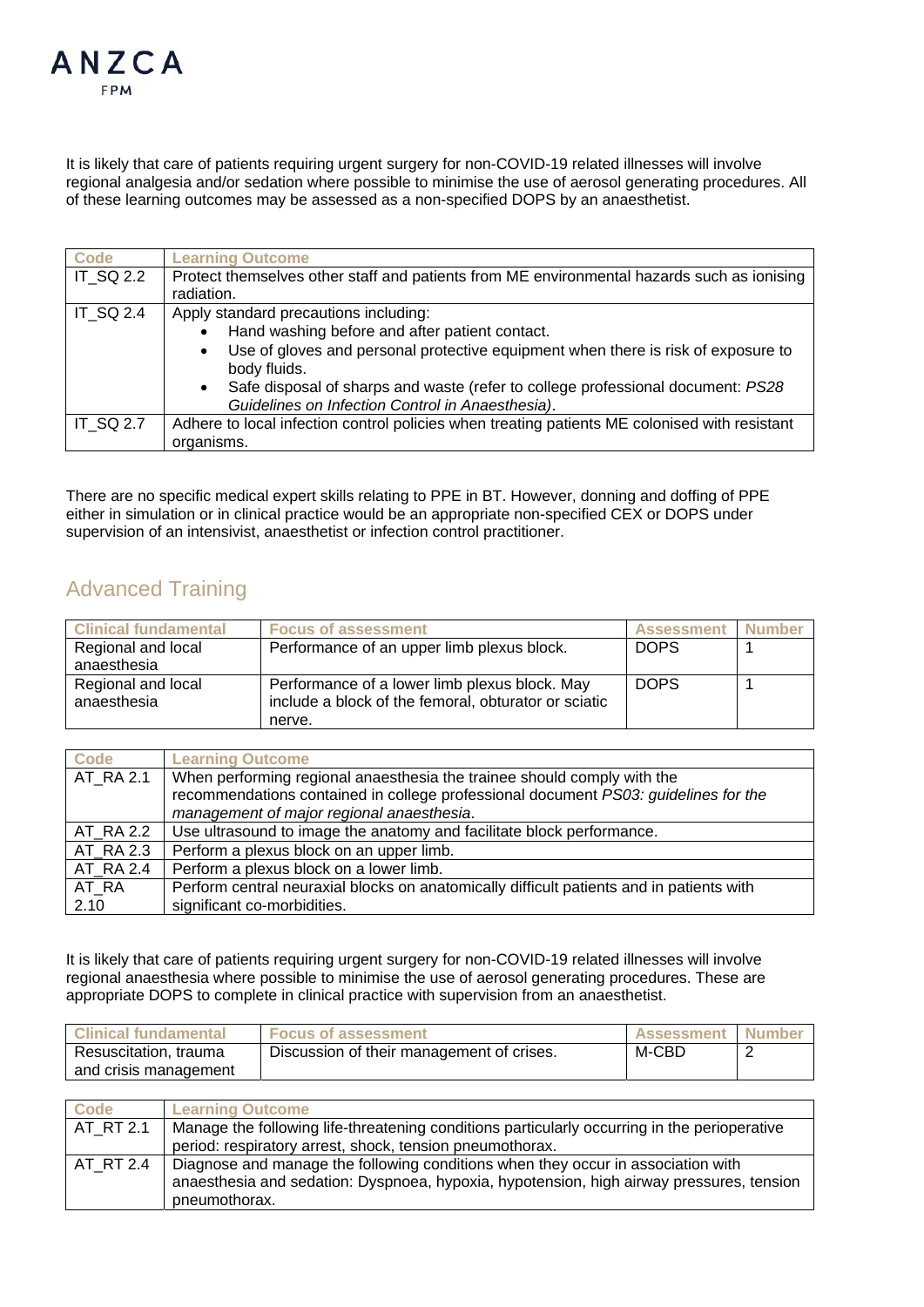

These CBDs may be assessed by an anaesthetist or an intensivist.

| <b>Clinical fundamental</b> | <b>Focus of assessment</b>                         | <b>Assessment</b> | <b>Number</b> |
|-----------------------------|----------------------------------------------------|-------------------|---------------|
| Any specialised study       | Select from any required M-DOPS identified in the  | M-DOPS            |               |
| unit                        | specialised study units.                           |                   |               |
| Any clinical fundamental    | Not specified - may select procedures              | <b>DOPS</b>       | 6             |
| or specialised study unit   | encountered in their clinical practice.            |                   |               |
| Any specialised study       | Select from any required M-CEX identified in the   | M-CEX             |               |
| unit                        | specialised study units.                           |                   |               |
| Any clinical fundamental    | Not specified – may select cases of high           | <b>CEX</b>        | 15            |
| or specialised study unit   | complexity encountered in their clinical practice. |                   |               |
| Any clinical fundamental    | Not specified - may select cases including those   | <b>CBD</b>        | 5             |
| or specialised study unit   | of high complexity encountered in their clinical   |                   |               |
|                             | practice.                                          |                   |               |

| Code | <b>Learning Outcome</b>                                                                                |
|------|--------------------------------------------------------------------------------------------------------|
|      | AT_GS 2.4   Perform central venous cannulation via all routes (internal jugular, subclavian, femoral). |

Unwell COVID-19 positive patients will require central venous cannulation either at the time of intubation or in ICU. This is an appropriate DOPS to complete in clinical practice with supervision from an intensivist or anaesthetist.

| <b>Code</b>      | <b>Learning Outcome</b>                                                                                                                          |
|------------------|--------------------------------------------------------------------------------------------------------------------------------------------------|
| IT_SQ 2.2        | Protect themselves other staff and patients from ME environmental hazards such as ionising                                                       |
|                  | radiation.                                                                                                                                       |
| <b>IT SQ 2.4</b> | Apply standard precautions including:                                                                                                            |
|                  | Hand washing before and after patient contact.<br>$\bullet$                                                                                      |
|                  | Use of gloves and personal protective equipment when there is risk of exposure to<br>$\bullet$<br>body fluids.                                   |
|                  | Safe disposal of sharps and waste (refer to college professional document: PS28<br>$\bullet$<br>Guidelines on Infection Control in Anaesthesia). |
| <b>IT SQ 2.7</b> | Adhere to local infection control policies when treating patients ME colonised with resistant                                                    |
|                  | organisms.                                                                                                                                       |

There are no specific medical expert skills relating to PPE in AT. However, donning and doffing of PPE either in simulation or in clinical practice would be an appropriate non-specified CEX or DOPS under supervision of an intensivist, anaesthetist or infection control practitioner.

| Code              | <b>Learning Outcome</b>                                                                     |  |
|-------------------|---------------------------------------------------------------------------------------------|--|
| <b>IT AM 2.6</b>  | Perform endotracheal intubation, minimising the risk of dental damage and including correct |  |
|                   | use of the laryngoscope.                                                                    |  |
| <b>IT AM 2.8</b>  | Demonstrate use of a bougie or stylet to assist in endotracheal intubation.                 |  |
| <b>IT AM 2.10</b> | Perform rapid sequence induction, including preoxygenation and directing appropriate        |  |
|                   | cricoid pressure.                                                                           |  |
| IT AM 2.12        | Demonstrate confirmation of endotracheal intubation including the use of capnography.       |  |
| IT AM 2.14        | Demonstrate safe extubation of a patient.                                                   |  |

There are no specific medical expert skills regarding airway management in AT that are suitable to routine use during the COVID-19 crisis. It is suggested that a non-specified DOPS or CEX is performed either on a patient without COVID-19 undergoing urgent surgery OR is completed during a simulation exercise for COVID-19. The latter option is ideal since the sequencing during intubation and extubation is quite different for COVID-19 positive patients.